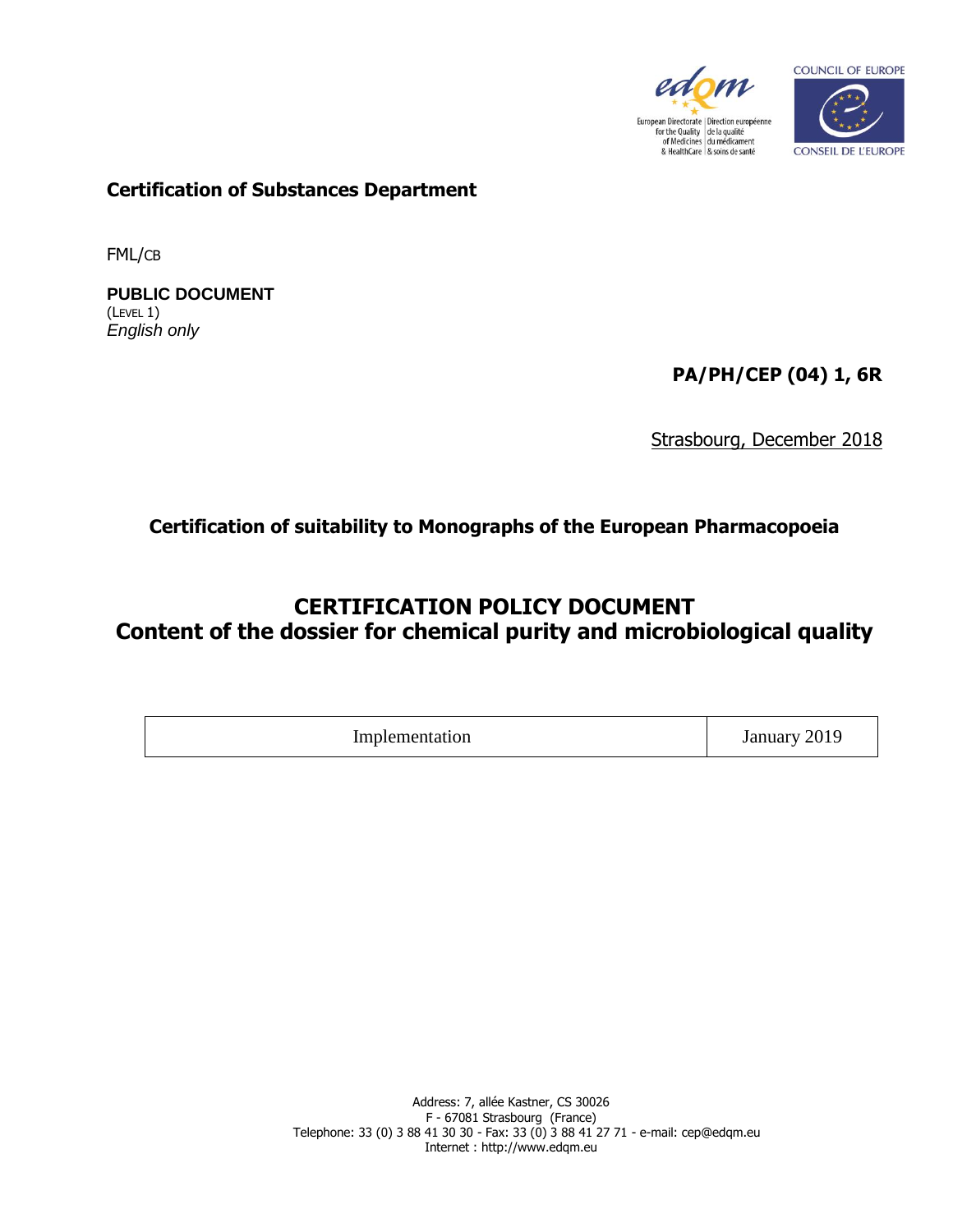## CONTENT OF THE DOSSIER FOR A SUBSTANCE FOR CHEMICAL PURITY AND MICROBIOLOGICAL QUALITY EVALUATION

1 This document is intended for applicants as a guide for compiling a dossier that is suitable for 2 evaluation for a Certificate of Suitability (CEP).

3 A new CEP application should contain three modules (Modules  $1 - 3$ ). Module 1 should contain a 4 cover letter, correctly filled application form including relevant declarations and information on<br>5 the expert (i.e. CV). Module 2 (Quality Overall Summary (QOS)) should be prepared preferably by 5 the expert (i.e. CV). Module 2 (Quality Overall Summary (QOS)) should be prepared preferably by 6 using EDQM template for QOS. Module 3 should be structured according to CTD as defined by<br>7 ICH guidance documentation (ICH M4 *Organisation of the common technical document for the* ICH guidance documentation (ICH M4 Organisation of the common technical document for the 8 registration of pharmaceutical for human use). For further details please use the EDQM Guidance 9 for electronic and paper submissions for Certificates of Suitability (CEP) applications (PA/PH/CEP<br>10 (09) 108).  $(09)$  108).

11 The application form, relevant annexes and the QOS template can be downloaded from the 12 EDOM website (https://www.edgm.eu). 12 EDQM website (https://www.edqm.eu).

13 In this policy document references to guidelines are inserted to assist applicants. It remains the 14 applicant's responsibility to ensure that all relevant legislation and guidelines, as revised or<br>15 maintained, are respected in the application when applicable. The quidelines referenced in each maintained, are respected in the application when applicable. The guidelines referenced in each 16 section provide useful information on the content expected in that section. However, this list 17 should not be regarded as comprehensive. The requirements of the European Pharmacopoeia 18 (Ph. Eur.) general monographs *Substances for Pharmaceutical Use* (General Monograph 2034), 19 Products of Fermentation (General Monograph 1468) and Products with risk of transmitting<br>20 agents of animal spongiform encephalopathies (General Monograph 1483) should be respected in 20 *agents of animal spongiform encephalopathies* (General Monograph 1483) should be respected in<br>21 the application, when applicable. the application, when applicable.

22 This policy document applies to all substances described in the Ph. Eur. and that are suitable for  $23$  a certificate of suitability. This includes substances where the manufacturing process is developed 23 a certificate of suitability. This includes substances where the manufacturing process is developed<br>24 on the bases of a traditional approach, an enhanced approach or combination of both. In 24 on the bases of a traditional approach, an enhanced approach or combination of both. In<br>25 situations where Quality by Design has been utilised and a design space has been claimed the situations where Quality by Design has been utilised and a design space has been claimed the 26 information in sections 3.2.S.2.2-2.6 should be prepared and organized according to ICH Q11 27 Development and Manufacture of Drug Substances (and ICH Q8 Pharmaceutical Development, 28 ICH Q9 *Quality Risk Management* and ICH Q10 *Pharmaceutical Quality System* as applicable) and<br>29 the related EMA/ICH questions and answers documents which give additional guidance as 29 the related EMA/ICH questions and answers documents which give additional guidance as 30 needed. needed.

#### 31 **Module 1**

#### 32 Commercialisation history of the substance:

 Applicants for a CEP should summarise the licensing history for medicinal products licensed in Europe that contain the substance made by the applicant (or manufacturer if different) in accordance with the currently proposed method of manufacture, naming the countries, products and commercialisation dates. It should be made clear if the products are for veterinary use only. Information on the Active Substance Master Files (ASMF) submitted to the EMA and/or National Licensing authorities should be supplied. This information should be given in the relevant sections of the application form.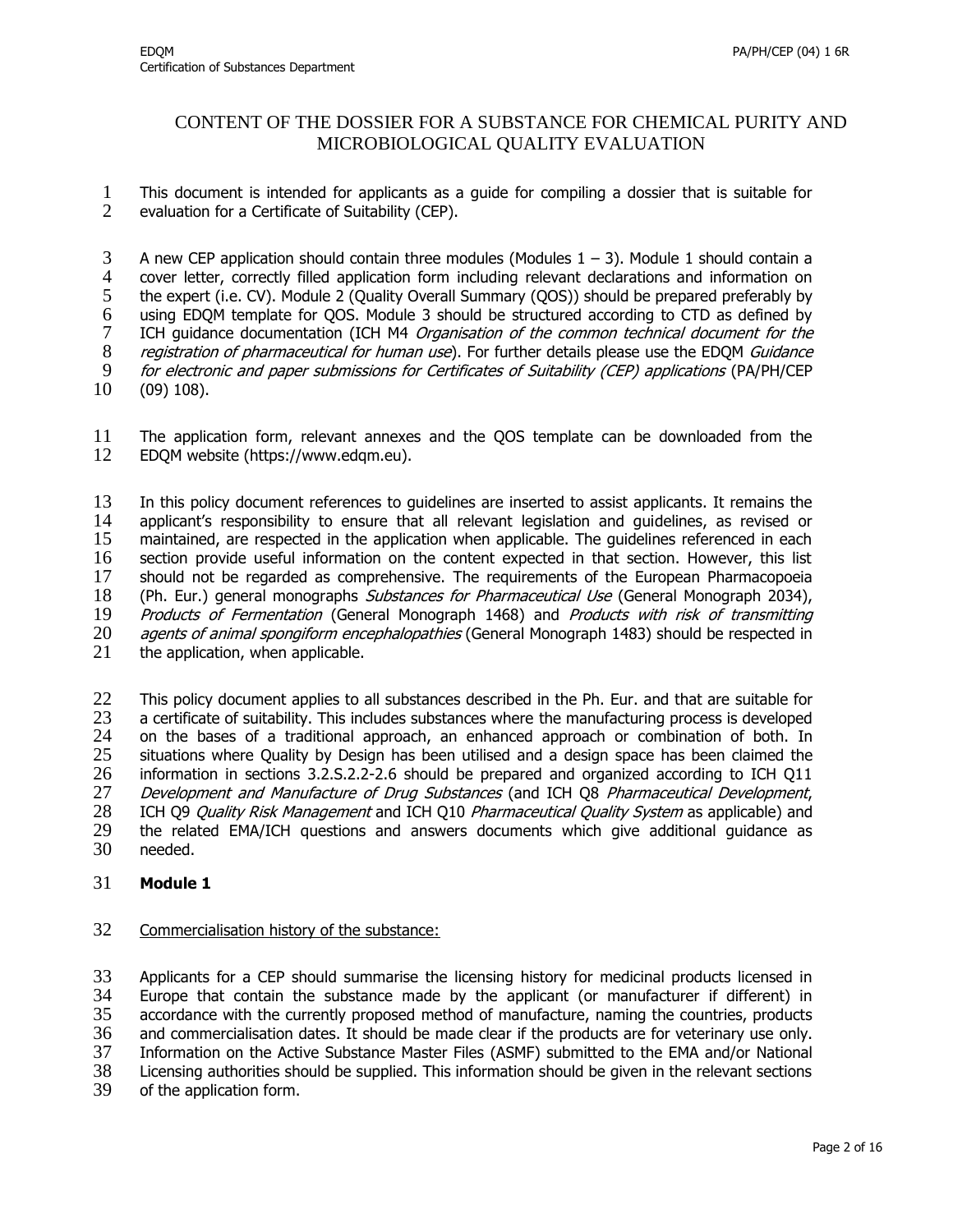40 Declarations:

41 The application form provides details and a template for each declaration to be submitted.

42 Each manufacturer involved in the manufacturing process from the introduction of starting<br>43 material(s) to the final substance should be listed and appropriate declarations should be material(s) to the final substance should be listed and appropriate declarations should be 44 submitted. If the manufacturer is different to the holder then it is the address of the 45 manufacturer that should be recorded on the declaration(s). manufacturer that should be recorded on the declaration(s).

- 46 The following declarations should be provided:
- 47 A) For each manufacturing site (intermediate and final substance manufacturers):

48 • A signed declaration from the manufacturer that manufacture is conducted in 49 accordance with the presented dossier and that GMP which complies with Vol. 4 of 50 the Rules Governing Medicinal Products in EU is applied for each manufacturing step 51 from the introduction of the starting materials. If available, a copy of a GMP<br>52 feertificate should be supplied. For excipients, other approaches to GMP are 52 certificate should be supplied. For excipients, other approaches to GMP are acceptable, if justified. acceptable, if justified.

- 54 A signed declaration that the manufacturer is willing to be inspected, in accordance 55 with the relevant legislation, before and/or after being granted a certificate of 56 suitability. When the proposed holder is not the manufacturer this declaration should 57 also be provided by the proposed holder, together with a declaration from the final 58 substance manufacturer committing them to keep the proposed holder informed of 59 any changes to the documentation so that this may be declared to the EDQM.
- 60 B) For the holder:

61 A declaration on the use/non-use of material of animal or human origin during 62 manufacture. Where materials of animal or human origin are used in the process, 63 this will be mentioned on the certificate. In this case, CEP holders and marketing<br>64 authorisation holders should be aware that viral safety data are to be submitted in authorisation holders should be aware that viral safety data are to be submitted in 65 the marketing authorisation application for the finished medicinal product. If material 66 of animal origin which may be susceptible to TSE contamination is used, compliance 67 with the Ph. Eur. General Monograph 1483, Products with risk of transmitting agents 68 of animal spongiform encephalopathies should be demonstrated as described in the<br>69 occument *Content of the dossier for a substance for TSE risk assessment* 69 document *Content of the dossier for a substance for TSE risk assessment*<br>70 (PA/PH/CEP (06) 2). 70 (PA/PH/CEP (06) 2).

71 The applicant should also provide a commitment to provide samples of the final 72 substance and/or its impurities to the EDQM if requested.

 The applicant should declare that they accept the administrative provisions associated with the Certification procedure and that they accept that the EDQM shares assessment reports for their application with national competent authorities of the Ph. Eur. Member States and the European Medicines Agency (EMA) including EMA committees and working parties/groups and the members and experts thereof.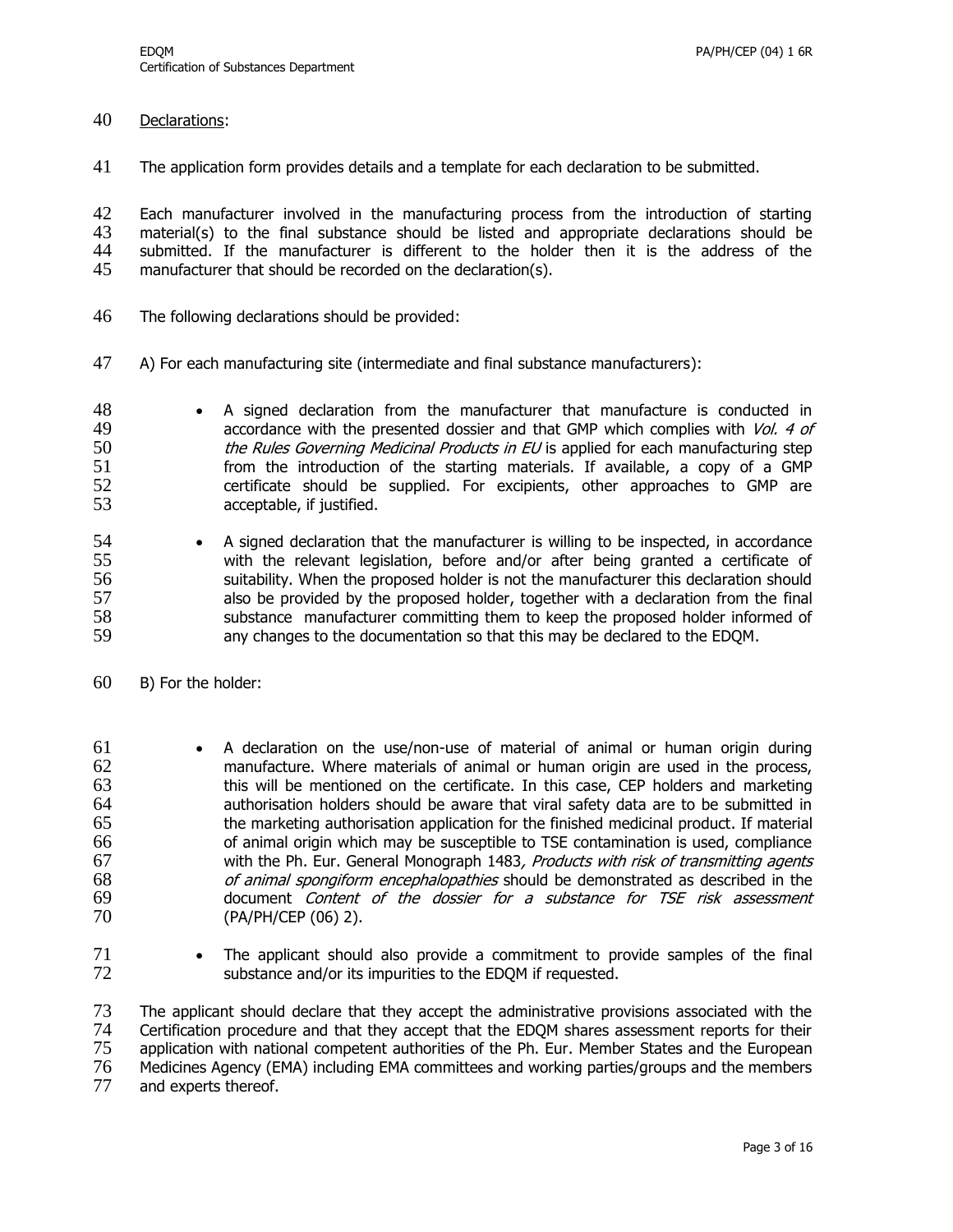#### 78 **Module 2**

#### 79 Quality Overall Summary (QOS) (2.3)

80 A summary of the content of the dossier should be given in the form of a Quality Overall 81 Summary (QOS) - (see Eudralex - Notice to applicants and regulatory quidelines medicinal 81 Summary (QOS) - (see Eudralex – Notice to applicants and regulatory guidelines medicinal 82 products for human use, Presentation and format of the dossier, Volume 2B). It is expected that 82 products for human use, Presentation and format of the dossier, Volume 2B). It is expected that 83 the Ouality Overall Summary (OOS) discusses the ability of the European Pharmacopoeia 83 the Quality Overall Summary (QOS) discusses the ability of the European Pharmacopoeia 84 monograph to control the quality of the final substance, and in particular the potential in-house<br>85 impurities, and the necessity for alternative or additional methods if appropriate. Particular impurities, and the necessity for alternative or additional methods if appropriate. Particular 86 attention should be given to justifying cases where testing for possible impurities is omitted, for 87 example due to the fact that the impurity has not been detected in any batches or will not 88 potentially be present due to a particular method of production.

- 89 **Module 3**
- 90 Nomenclature (3.2.S.1.1):
- 91 The European Pharmacopoeia monograph name, the INN, and other chemical name(s) should be <br>92 stated together with any laboratory code used in the dossier.
- stated together with any laboratory code used in the dossier.
- 93 General properties (3.2.S.1.3):

94 Where more than one grade, in respect of physical characteristics, is produced, the manufacturer<br>95 may wish to apply for one certificate, which covers all grades, or separate certificates. Where may wish to apply for one certificate, which covers all grades, or separate certificates. Where 96 separate certificates are requested, a dossier must be submitted for each certificate and the<br>97 arade will be mentioned as subtitle on the certificate and this should be made clear on the grade will be mentioned as subtitle on the certificate and this should be made clear on the 98 application form. Examples are: special particle size, micronised or non-micronised grade etc. In<br>99 any case, the different qualities shall comply with the general level of quality defined in the any case, the different qualities shall comply with the general level of quality defined in the 100 monograph. It is optional to have different grades in the sub-title of a certificate if several grades 101 are claimed; this should be made clear on the application form. The possibility for one certificate 102 to cover different grades cannot be accepted when these different arades require different limits to cover different grades cannot be accepted when these different grades require different limits 103 and/or methods for the control of impurities; in which case separate certificates will be needed<br>104 and the relevant grades will be mentioned in the sub-title of the certificate. For grades not 104 and the relevant grades will be mentioned in the sub-title of the certificate. For grades not 105 described in the European Pharmacopoeia, the specification describing the determination of the 105 described in the European Pharmacopoeia, the specification describing the determination of the 106 physical grade should be given, with the analytical method used, as well as the characterisation 107 of the physical properties. If more than one grade is described in the same dossier the batch 108 analysis results, in respect of impurity profiles, should be given for all grades.

109 It should be noted that:

110 • The use of additives (antioxidants etc.) is only allowed if specifically foreseen by the 111 relevant monograph. If an additive is used then a suitable test method should be  $112$  reprovided and validated, and any relevant limits for additive should be included in the 112 provided and validated, and any relevant limits for additive should be included in the 113 specification and should be justified. If a monograph is available then it is expected that specification and should be justified. If a monograph is available then it is expected that 114 the additive complies with its respective monograph. Further information is available in 115 the Quality Working Party (QWP) questions and answers on API-mix and in the EDQM 116 guideline *API-Mix (or mixtures) and CEPs* (PA/PH/CEP (16) 70).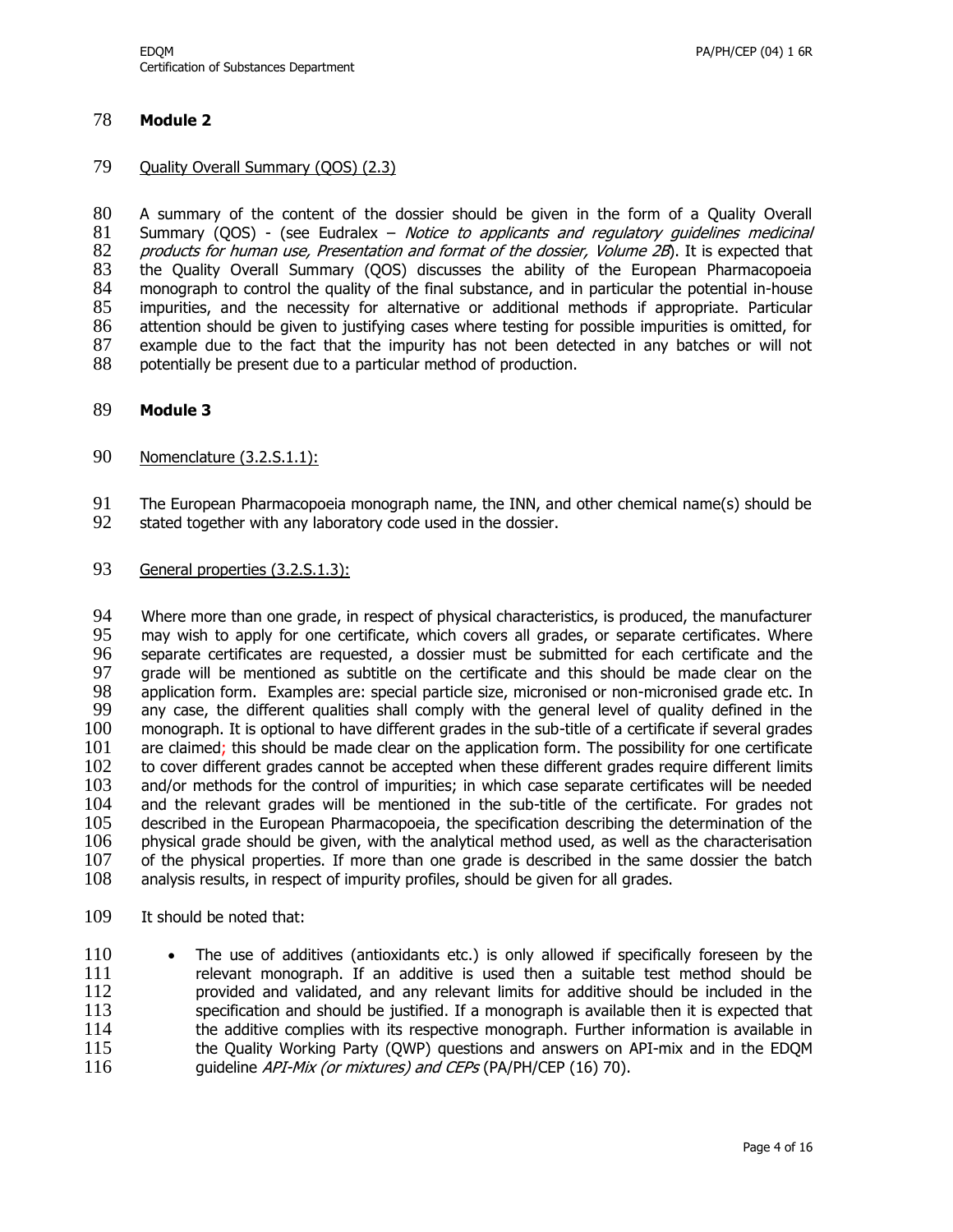- 117 Acceptable claims regarding sterility/freedom from pyrogens and/or bacterial endotoxins 118 should be indicated and reference given to the relevant test of the monograph 119 (sterility/LAL/pyrogens). It is only possible to introduce grades for freedom from 120 pyrogens and/or bacterial endotoxins on the CEP when the monograph foresees this.<br>121 Separate applications will be needed if both grades are produced; e.g. non-sterile and 121 Separate applications will be needed if both grades are produced; e.g. non-sterile and 122 sterile, or pyrogenic/bacterial endotoxin-free and non-pyrogenic/endotoxin free 122 sterile, or pyrogenic/bacterial endotoxin-free and non-pyrogenic/endotoxin free 123 substances.
- 124 It is possible to apply for a certificate of suitability for a sterile active substance and the 125 conditions to be met can be found in the documents *Certificates of suitability for sterile*<br>126 *active substances* (PA/PH/CEP/T (06) 13) and *Clarification on the acceptability of CEP* 126 active substances (PA/PH/CEP/T (06) 13) and *Clarification on the acceptability of CEP*<br>127 applications for sterile grade material (PA/PH/CEP (08) 60). When granted, the CEP will 127 applications for sterile grade material (PA/PH/CEP (08) 60). When granted, the CEP will<br>128 include the relevant subtitle ("sterile"), it will specify the sterilisation method used and include the relevant subtitle ("sterile"), it will specify the sterilisation method used and 129 will refer to the test for sterility. It will also be mentioned that the sterilisation process 130 has been assessed and approved.
- 131 With regards the TSE risk, where a raw material used for the manufacture of a substance 132 can be from either an animal or non-animal source and one source has risk of TSE and<br>133 the other not, the resulting substances cannot be covered by the same CEP but separate 133 the other not, the resulting substances cannot be covered by the same CEP but separate 134 CEPs may be applied for.
- 135 Multiple polymorphs cannot be described as grades on a single CEP. Separate CEPs can 136 be obtained for each polymorphic form if the monograph does not restrict the 137 polymorphic form.

 In the particular case where the monograph covers different grades of the substance it is possible to mention these different grades in the sub-title of the CEP if the specification is within the range of the monograph and also if the monograph states that the label should mention the particular grade.

142 Grades mentioned in functionality related characteristics are not mandatory unless specifically<br>143 mentioned in the respective monograph. It is possible to add a sub-title for those characteristics. 143 mentioned in the respective monograph. It is possible to add a sub-title for those characteristics.<br>144 If a sub-title is requested then a validated method should be provided along with an appropriate 144 If a sub-title is requested then a validated method should be provided along with an appropriate 145 limit(s).  $limit(s)$ .

- 146 Manufacture (3.2.S.2)
- 147 Manufacturer(s) (3.2.S.2.1):

148 Names and addresses of each manufacturer involved in the manufacturing process from the 149 introduction of starting material(s) to the final substance should be listed in the application and 150 their role explained.

151 Description of manufacturing process and Process Controls (3.2.S.2.2):

152 Applicants are reminded that the requirements of the Ph. Eur. General Monograph 1468, Products

153 of Fermentation and Ph. Eur. General Monograph 1483, Products with risk of transmitting agents 154 of animal spongiform encephalopathies should be respected when applicable.

of animal spongiform encephalopathies should be respected when applicable.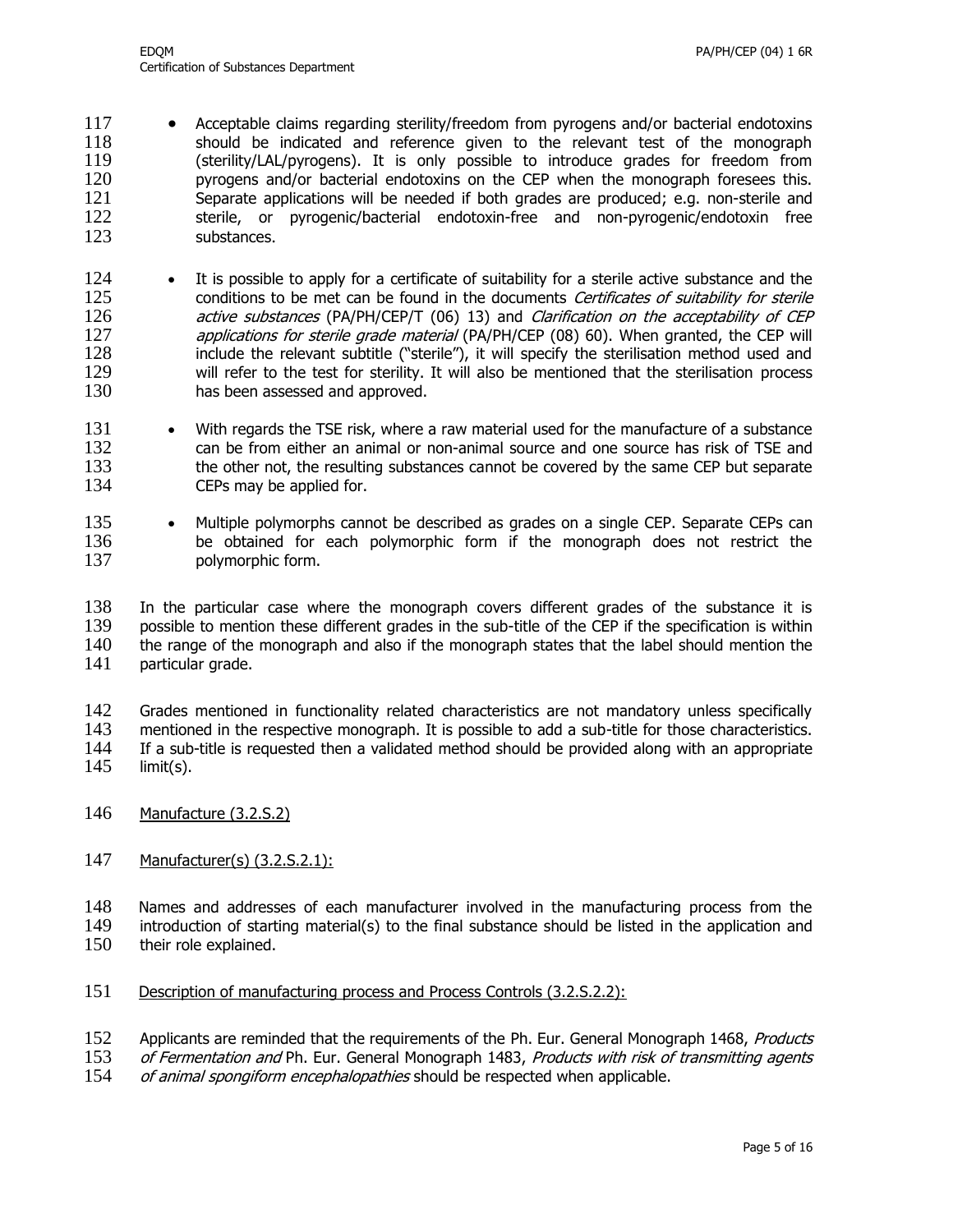155 Where materials described in the European Pharmacopoeia are introduced into the process, 156 typically as intermediates or starting materials, where these materials are covered by a CEP, the 157 CEP can be provided. The EDQM quideline Use of a CEP to describe a material used in an 158 *application for another CEP* (PA/PH/CEP (14) 06) gives details of the information needed at the 159 time of submission of the application time of submission of the application

- 160 The following information should be supplied:
- 161 An outline or flow diagram, including the structural formula for the starting materials and all 162 intermediates, accompanied by all solvents, reagents and catalysts used in the process,
- 163 The description of the manufacturing method should include all the steps of the process, 164 proceeding from the starting materials(s) to any isolated intermediates, and ultimately to the 165 final substance.
- 166 Detailed description of each stage of the manufacture, including information on solvents and 167 reagents, catalysts, conditions of reactions, information on intermediates, which are isolated 168 and purified, quantities of all materials used in the process to produce a batch of the typical 169 commercial size and yields for isolated intermediates should be indicated for each process 170 step. Special emphasis should be given to the final steps including purification procedures. step. Special emphasis should be given to the final steps including purification procedures.
- 171 The maximum batch size (or range) for which the manufacturer has acquired experience 172 with the defined method, and which should correspond to batches referred to in the dossier, 173 should be stated. Where the substance has yet to be produced in commercial quantities (only 174 pilot scale batches manufactured) the certificate can be granted provided scale-up is 175 reported to the EDQM. For a sterile product, an application for a variable and/or alternative 176 batch size should be justified.
- 177 Different manufacturing sites for the final substance can be described in a single application 178 provided that all manufacturing sites belong to the same group. provided that all manufacturing sites belong to the same group.
- 179 Whatever type of manufacturing process is used, alternatives within the same dossier are 180 only allowed if not substantially different. Even if the quality of late stage key intermediates 181 and final substance from the alternative process are not affected in terms of specification and 181 and final substance from the alternative process are not affected in terms of specification and 182 impurity content but the processes are substantially different they cannot be accepted in the 182 impurity content but the processes are substantially different they cannot be accepted in the<br>183 same application. A separate CEP application covering the same substance with the same application. A separate CEP application covering the same substance with the 184 difference(s) explained in a sub-title may need to be submitted for each alternative process.
- 185 The cases where routine reprocessing is carried out should be identified and justified. Any data to 186 support this justification should be either referenced or presented in the application. The 187 reprocessing method should be clearly described and the criteria for deciding when re-processing 187 reprocessing method should be clearly described and the criteria for deciding when re-processing 188 can be performed should be provided. can be performed should be provided.
- 189 Normally re-working (application of steps different from those of the process) is not acceptable 190 since this implies the use of different solvents, which leads to a change in the specification, and since this implies the use of different solvents, which leads to a change in the specification, and 191 /or impurity profile of the substance.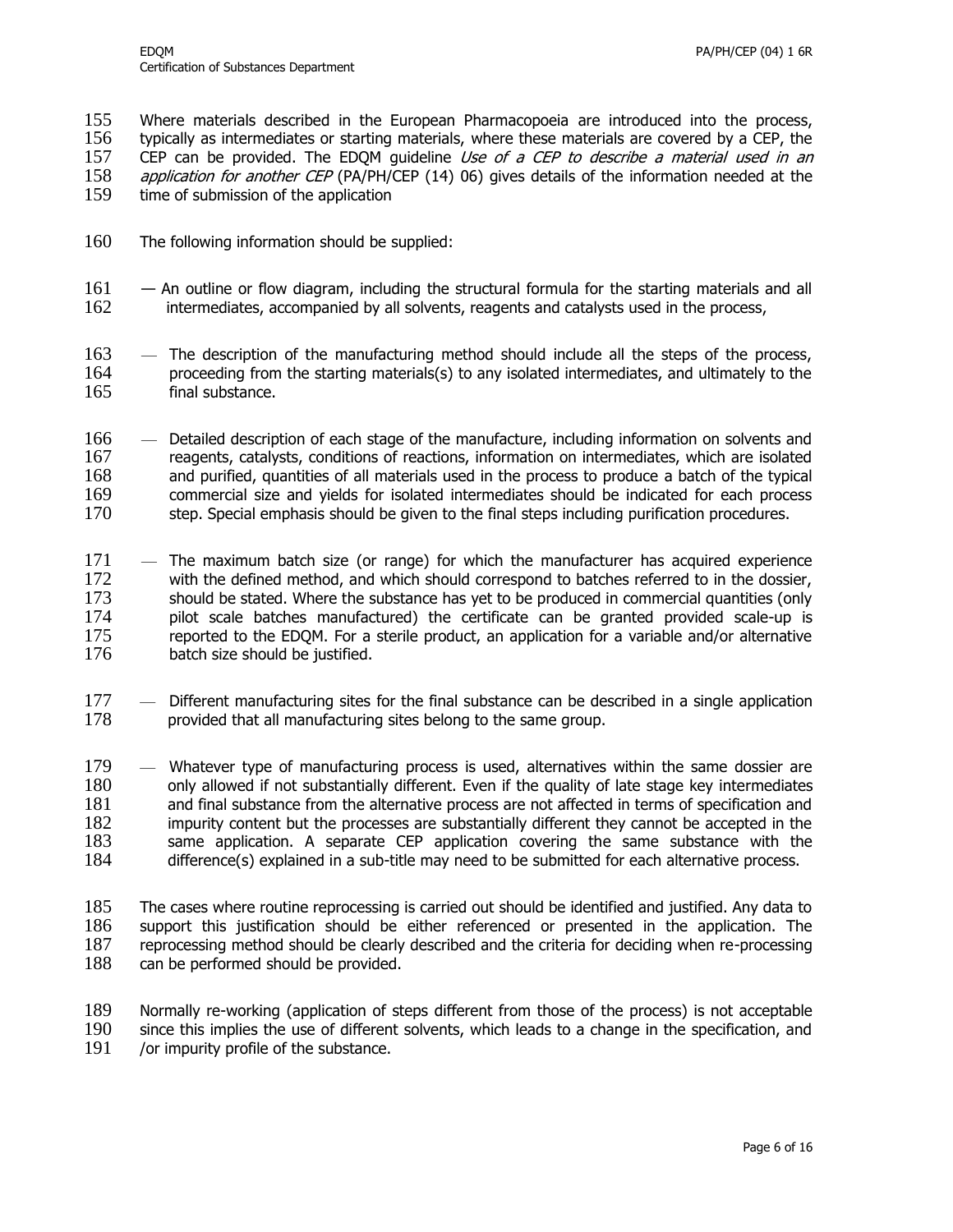192 Recovery (e.g. from mother liquors or filtrates) of reactants, intermediates or the final substance<br>193 is considered acceptable provided that approved procedures exist for the recovery and the is considered acceptable provided that approved procedures exist for the recovery and the 194 recovered materials meet specification suitable for their intended use. It should be described<br>195 where recycled materials are re-introduced in the process. Justified specification should be 195 where recycled materials are re-introduced in the process. Justified specification should be  $196$  described for recovered material(s). described for recovered material(s).

197 Blending of production batches of final substance to obtain a larger size is acceptable provided<br>198 that each batch is individually tested prior to blending and complies with the specifications of the that each batch is individually tested prior to blending and complies with the specifications of the 199 final substance.

- 
- 200 Control of materials (3.2.S.2.3):
- 201 Starting materials

202 Applicants should propose and justify which substance(s) should be considered as the starting 203 material(s) and this should follow the principles and guidance described in ICH Q11, the ICH Q11 204 Questions and Answers*: Selection and Justification of Starting Materials for the Manufacture of*<br>205 Drug substances, and the EMA Guideline on the chemistry of active substances Drug substances, and the EMA Guideline on the chemistry of active substances 206 (EMA/454576/2016).

207 Generally, a flow chart of the synthesis of the starting material(s) should be provided, including 208 the solvents, reagents, catalysts etc. The starting materials should be fully characterised and a the solvents, reagents, catalysts etc. The starting materials should be fully characterised and a 209 complete and justified specification should be provided including limits for impurities such as 210 specified, unspecified and total impurities, solvents and reagents as needed. Descriptions of 211 analytical methods or a reference to a pharmacopoeial method should be provided.

212 Control and absence of carry-over of potential impurities (unchanged or as derivatives) from the 213 starting material to the final substance (including solvents, reagents) should be discussed and 214 demonstrated as appropriate.

215 The name and address of the manufacturer(s) of the starting materials(s) should be declared and 216 where more than one supplier is used then batch analyses results from the final substance 217 manufactured from the different sources of starting material should be given.

218 If any animal derived material is used during the manufacture of the starting material (including 219 fermented starting materials). this should be declared, and if applicable the risk of transmitting 219 fermented starting materials), this should be declared, and if applicable the risk of transmitting 220 agents of animal spongiform encephalopathies should be addressed. agents of animal spongiform encephalopathies should be addressed.

221 For semi-synthetic drug substances (where starting material is obtained from fermentation or by<br>222 extraction from botanical material), the fermented or extracted starting material should be well extraction from botanical material), the fermented or extracted starting material should be well 223 characterised, and in addition to typical impurity discussion (as mentioned above) the possibility 224 of fermentation specific impurities (e.g. DNA, proteins etc.) from the fermentation process to the 225 final substance should be discussed and similarly, carry-over of herbal related impurities such as 225 final substance should be discussed and similarly, carry-over of herbal related impurities such as 226 pesticides, fumigants, elemental impurities, aflatoxins etc. should be discussed, and, where 226 pesticides, fumigants, elemental impurities, aflatoxins etc. should be discussed, and, where 227 applicable, demonstrated absent. The EMA O&A on *Startina materials of herbal origin* and the Ph. 227 applicable, demonstrated absent. The EMA Q&A on *Starting materials of herbal origin* and the Ph.<br>228 Eur. monograph on *Herbal Drugs* (1433) should be consulted as needed. Eur. monograph on *Herbal Drugs* (1433) should be consulted as needed.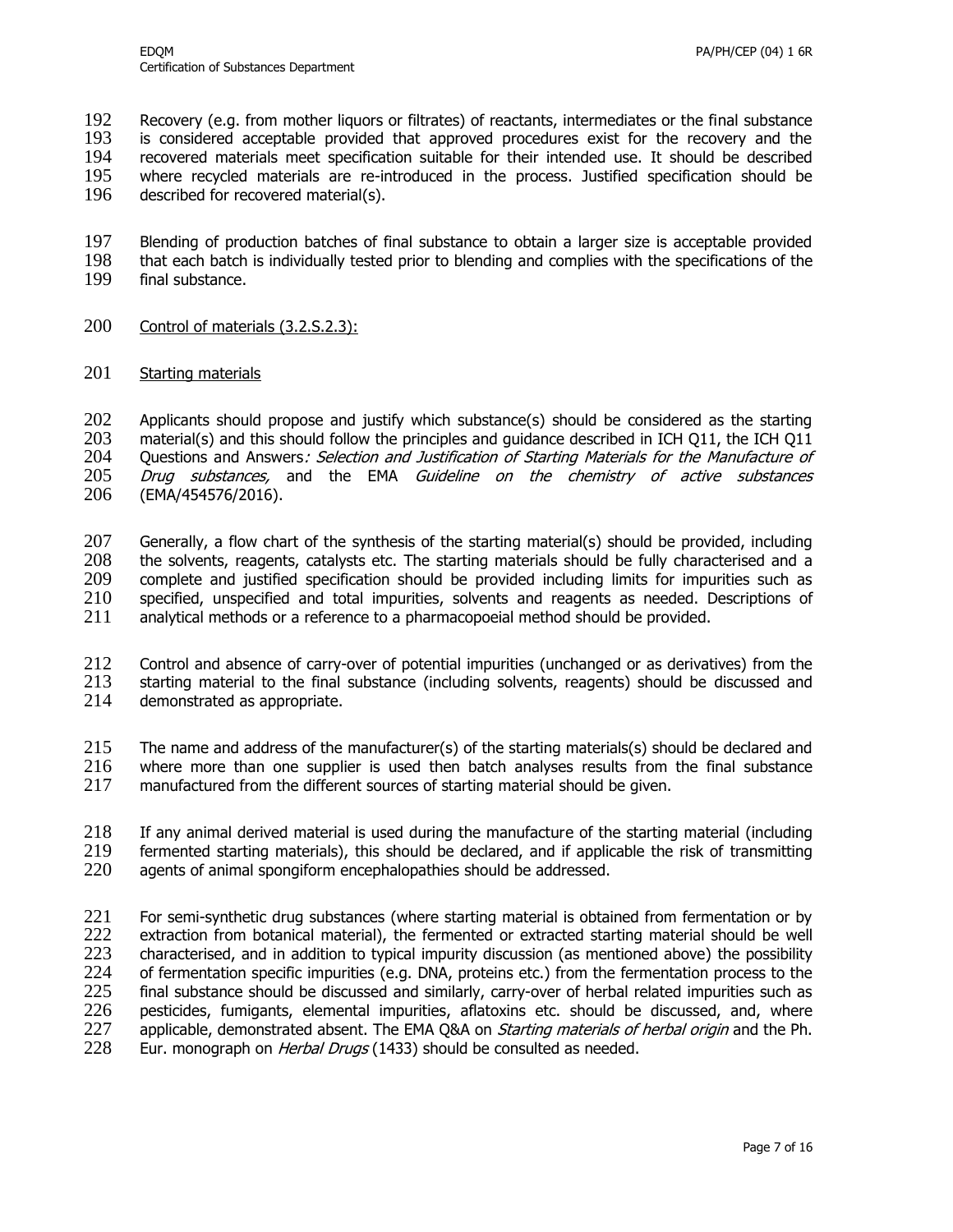229 Final substances obtained only by purification or salification of a fermented starting material<br>230 cannot be considered as semi-synthetic substances and should therefore be subiect to the same cannot be considered as semi-synthetic substances and should therefore be subject to the same

231 requirements as true products of fermentation, and consequently the declared starting material 232 should be the producer strain.

should be the producer strain.

#### 233 Other raw materials

234 An appropriate specification and description of the analytical methods should be provided for 235 each raw material and solvent used in the production. For solvents and key reagents it is 235 each raw material and solvent used in the production. For solvents and key reagents it is 236 expected that the specification contain at minimum identification, assay, and control of 236 expected that the specification contain at minimum identification, assay, and control of 237 impurities. The closer to the final substance the more detailed impurity control should be 237 impurities. The closer to the final substance the more detailed impurity control should be 238 considered. Control of class 1 solvents as potential contaminants in relevant solvents should be considered. Control of class 1 solvents as potential contaminants in relevant solvents should be 239 taken into consideration, especially for solvents used in the purification steps.

- 240 If materials are recycled then justified specifications for the recycled materials should be 241 supplied.
- 242 Controls of critical steps and intermediates (3.2.S.2.4);
- 243 Any critical steps should be identified. Tests and acceptance criteria performed at the critical steps should be provided. In-process controls should be described. steps should be provided. In-process controls should be described.

245 A suitable and detailed specification is expected for each isolated intermediate, along with 246 analytical methods descriptions. The specification should generally be justified and information on analytical methods descriptions. The specification should generally be justified and information on 247 the impurities found in isolated intermediates during manufacture should be included (e.g. 248 specified, unspecified or total impurities) as necessary.

249 Process validation and/or evaluation (3.2.S.2.5);

250 Process validation and/or evaluation studies shall be provided in applications for sterile 251 substances. The full description of the sterilisation process together with full validation data  $252$  (protocols and reports) should be presented in the dossier. (protocols and reports) should be presented in the dossier.

253 The EU GMP Part II is applicable to the manufacture of an active substance (API) till the point 254 immediately prior to the sterilisation of the API. Sterilisation and aseptic processing should be 254 immediately prior to the sterilisation of the API. Sterilisation and aseptic processing should be 255 performed according to EU GMP Annex I (Volume 4 of Eudralex). performed according to EU GMP Annex I (Volume 4 of Eudralex).

 CEP holders and Marketing Authorisation holders should be aware that the sterilisation of the final substance is considered as an intrinsic part of the manufacturing process of the medicinal product. Consequently, in addition to the CEP, full data on the sterilisation must be provided in the marketing application for a medicinal product, even if these data have been submitted in the 260 CEP application.

261 Production section in the Ph. Eur. monograph:

262 When the monograph indicates specific requirements for the manufacturing process in the 263 production section of the monograph, compliance to this aspect should be demonstrated when 264 reference to a specific test(s) is given. If the requirement is chemical in nature, e.g. control of 265 enantiomeric purity then compliance is expected at the time of submission and the requirement is enantiomeric purity then compliance is expected at the time of submission and the requirement is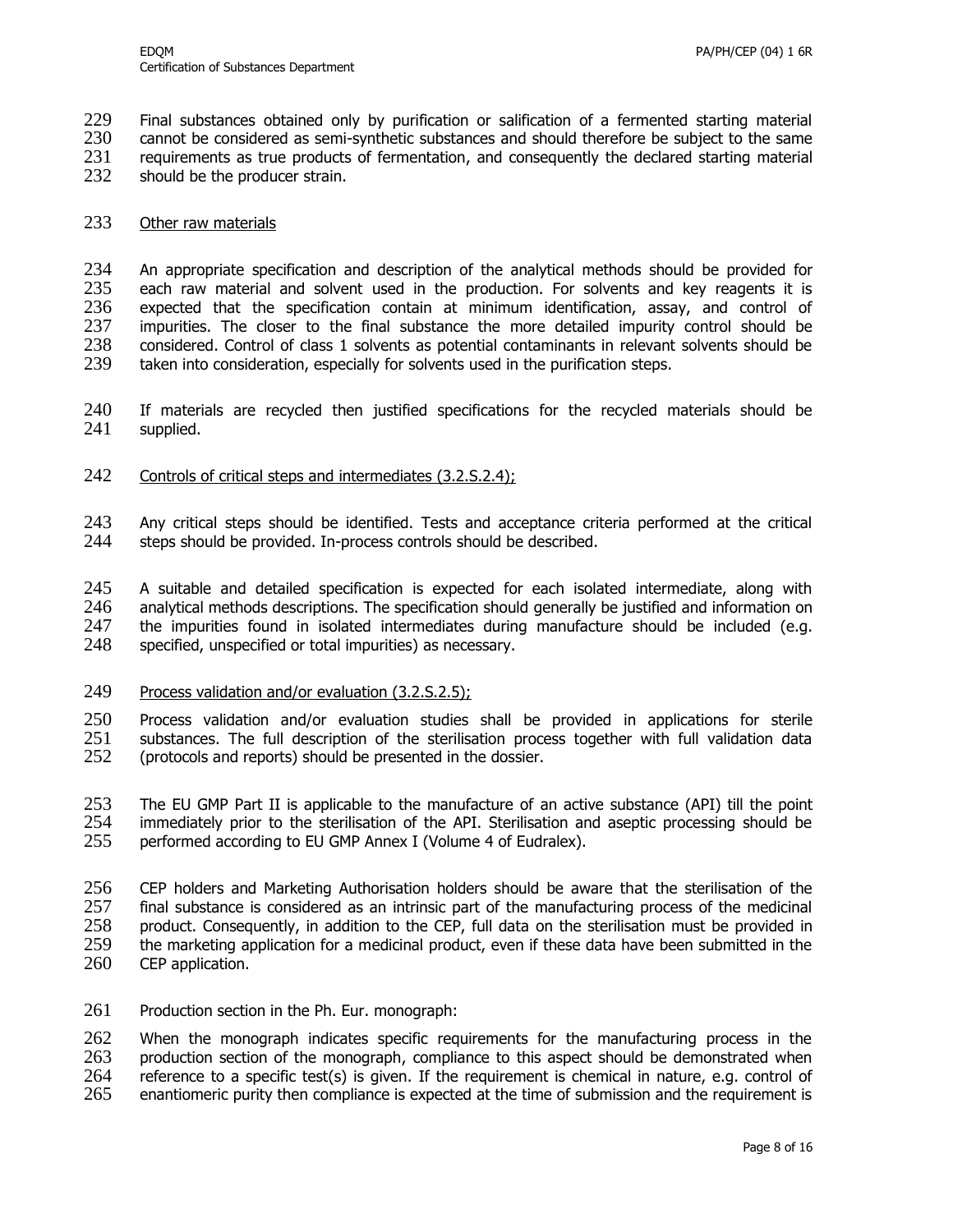part of the evaluation procedure. However, no data are expected from the applicant if the production statement for a particular substance refers to specific biological requirement e.g. *the*  substance is produced by methods of manufacture designed to eliminate or minimise substances *lowering blood pressure,* but this will be mentioned on the certificate as this requirement is 270 addressed by national authorities during evaluation of marketing authorisation application and 270 addressed by national authorities during evaluation of marketing authorisation application and 271 not by the EDOM. not by the EDOM.

- 272 Where substances are manufactured by enhanced approach (Quality by design) then appropriate 273 data should be provided and presented under relevant sections including 3.2.S.2.5.
- 274 Elucidation of Structure and other Characteristics ((3.2.S.3.1)

275 As stated in the Ph. Eur. General Notices (10000) and Summary of requirements for active 276 *substances in the quality part of the dossier* (CHMP/QWP/297/97) if a suitable identification test 277 (e.g. IR) is described in a Ph. Eur. monograph with an appropriate reference standard other (e.g. IR) is described in a Ph. Eur. monograph with an appropriate reference standard other 278 structural evidences may not be needed. If suitable reference standard is not available then  $279$  appropriate characterisation should be submitted. appropriate characterisation should be submitted.

280 Impurities (3.2.S.3.2)

 It is expected that a detailed impurity discussion is provided, and this concerns not only related substances but all potential impurities stemming from the manufacturing process such as reagents, solvents, catalysts, by-products and other raw materials. If the monograph does not contain a suitable test to control these potential impurities then it is expected that discussion and demonstration of absence or control are given with specific attention to materials used in the last steps of synthesis. The analytical methods and minimum validation data should be provided, including suitability and LOD/LOQs (reported in ppm with regards the final substance where possible).

289 Related substances:

290 The requirements of the related substances section of the Ph. Eur. General Monograph 2034, 291 Substances for Pharmaceutical Use should be met. It should be demonstrated that all applied<br>292 methods are suitable to control impurities at the applicable levels set by the general monograph. 292 methods are suitable to control impurities at the applicable levels set by the general monograph.<br>293 Furthermore the provisions of the Ph. Eur. general chapter 5.10 Control of impurities in 293 Furthermore the provisions of the Ph. Eur. general chapter 5.10 *Control of impurities in*<br>294 *substances for pharmaceutical use* are to be taken into consideration. substances for pharmaceutical use are to be taken into consideration.

295 Possible impurities originating from the route of synthesis or from degradation should be listed 296 and discussed with an indication of their origin (starting material, reagent, solvent, catalyst, 297 intermediate, degradation product). The impurities that are controlled should be presented intermediate, degradation product). The impurities that are controlled should be presented 298 together with details of the analytical methods used, and a list of the related substances found in 299 the substance. The related substances found in batches of the final substance should be the substance. The related substances found in batches of the final substance should be 300 compared with the related substances listed in the transparency statement of the monograph 301 (where one exists) together with their typical levels and the proposed limits. (where one exists) together with their typical levels and the proposed limits.

302 The suitability of the method(s) of the monograph to control the quality of the substance must be 303 discussed and demonstrated. In particular, where additional impurities (i.e. those not listed in the discussed and demonstrated. In particular, where additional impurities (i.e. those not listed in the 304 transparency statement of the monograph) are found above the relevant reporting threshold or 305 the disregard limit of the monograph it must be demonstrated whether the monograph controls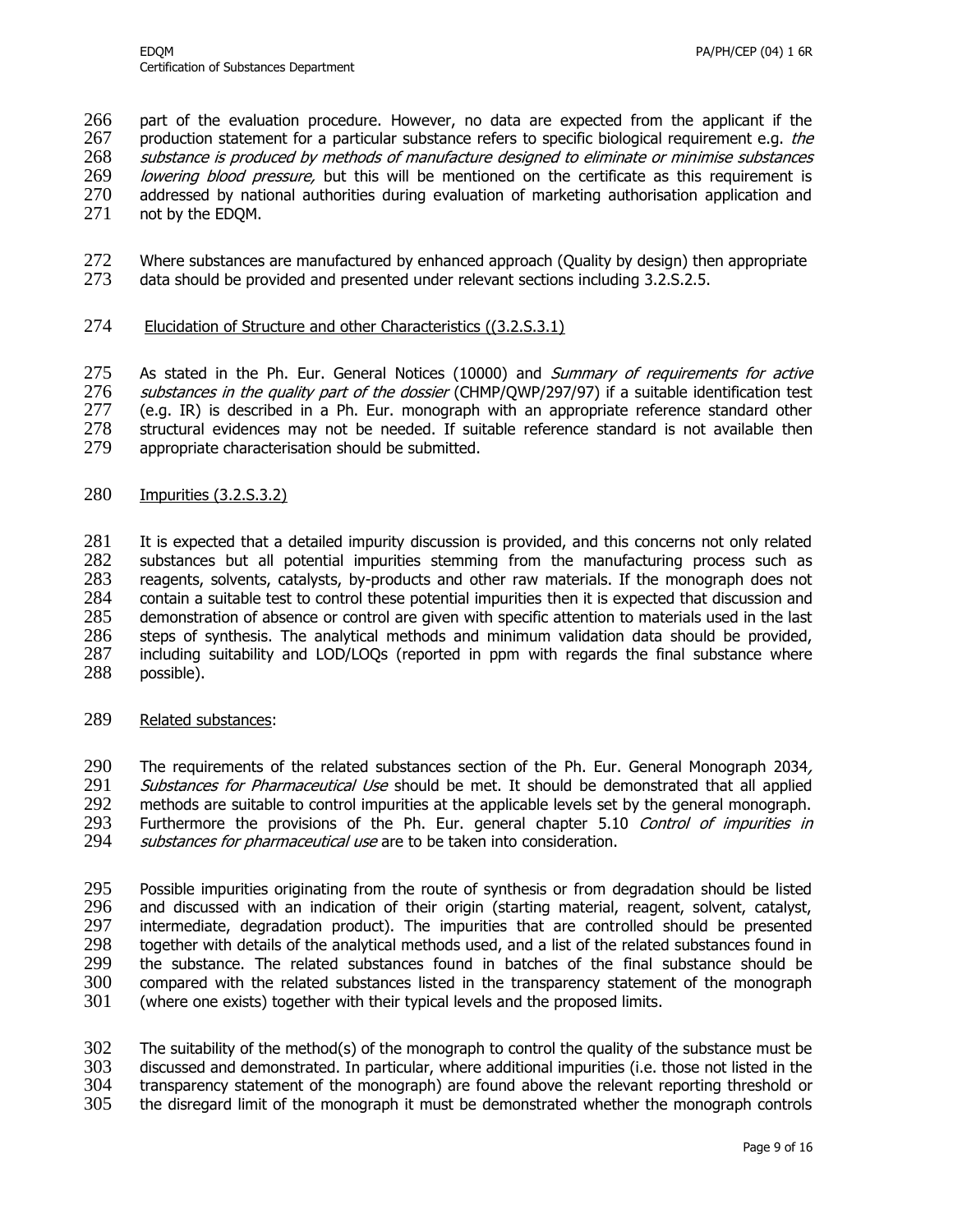306 them and where applicable retention times, correction factors and limits of detection and 307 quantification should be provided. If the monograph does not control the additional impurities, 308 suitably validated additional test(s) should be proposed and the method validation should be 309 provided. Evidence should be given of the absence of impurities not routinely tested for in the 310 final substance or its intermediates. final substance or its intermediates.

311 Example chromatograms for production batches of the substance suitably zoomed and annotated<br>312 and with peak area results should be supplied. and with peak area results should be supplied.

 Where additional related substances are present (those not already mentioned in the monograph) their limits should be established according to the related substances section in the 315 Ph. Eur. General Monograph 2034, Substances for Pharmaceutical Use. Impurities found above the relevant identification threshold should be identified and for impurities present above the relevant qualification threshold, these should be qualified and where necessary toxicological data 318 should be supplied. Alternatively, and where appropriate, it may be demonstrated by other 319 means that the impurity profile (number, nature, amount) of the substance is comparable to that means that the impurity profile (number, nature, amount) of the substance is comparable to that  $320$  of products already on the market. of products already on the market.

321 For substances out of scope of the Ph. Eur. General Monograph 2034, Substances for<br>322 Pharmaceutical Use and which contain impurities that cannot be controlled by the monograph's Pharmaceutical Use and which contain impurities that cannot be controlled by the monograph's 323 criteria for related substances then suitable limits should be proposed and where necessary 324 toxicological data should be supplied. Particular emphasis is given to antibiotics and the 325 provisions laid out in the *Guideline on setting specifications for related impurities in antibiotics* 326 (EMA/CHMP/CVMP/ QWP/199250/2009).

327 In line with current EU guidance on potential mutagenic impurities (ICH M7) a specific discussion 328 as part of the overall discussion on impurities should be provided with regard to impurities with 329 potential /mutagenicity. If a mutagenic impurity is liable to be present in the substance then the 329 potential /mutagenicity. If a mutagenic impurity is liable to be present in the substance then the 330 control strategy should be demonstrated to be in compliance with current EU guidance. Justified<br>331 control limit should be proposed together with a validated method for determining the content of 331 control limit should be proposed together with a validated method for determining the content of 332 the mutagenic impurity. the mutagenic impurity.

 In discussing possible degradation products, reference to data from real time stability studies or from stress testing or reference to the literature may be helpful. However, results from formal stability studies are not a requirement when there is no request to mention a retest period on the certificate.

- 337 If alternative routes of synthesis are described the possible impurities are discussed separately 338 for each route.
- 339 Other impurities:

340 Residues of residual toxic reagents should also be discussed and where applicable a suitable limit 341 and test method should be proposed if the monograph does not provide a suitable test. and test method should be proposed if the monograph does not provide a suitable test.

342 Residues of acids or bases that are not mentioned in the ICH guideline for residual solvents (e.g. 343 HCL organic acids) should also be discussed if the monograph does not provide a suitable test

343 HCl, organic acids) should also be discussed if the monograph does not provide a suitable test

344 (pH, acidity or alkalinity).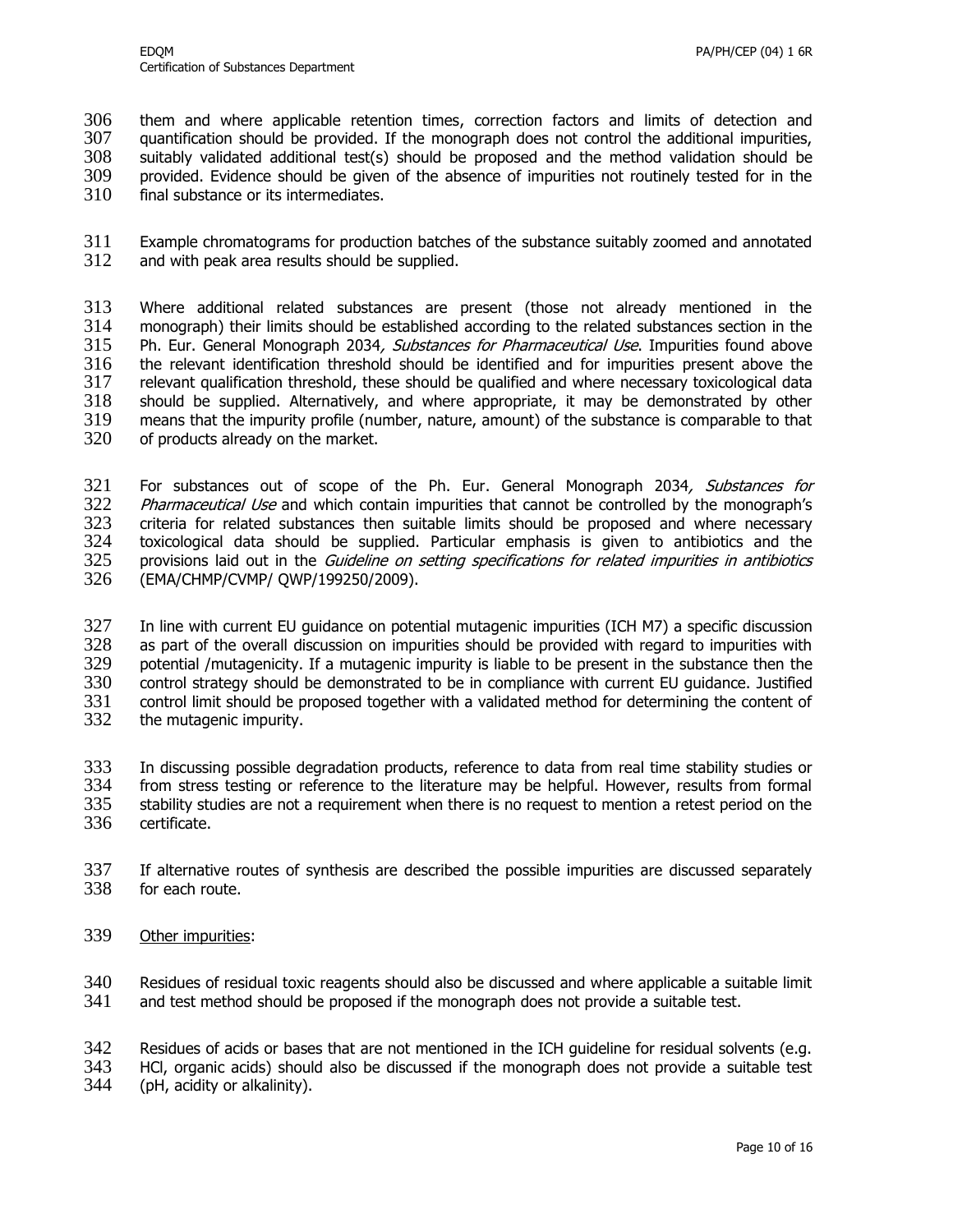#### 345 Residual solvents:

346 The Ph. Eur. general chapter 5.4 Residual Solvents is to be applied. In addition, the Annexes to: 347 Impurities: Guideline for Residual Solvents (CPMP/ICH/283/95) and Guideline on Impurities:<br>348 Residual Solvents (CVMP/VICH/502/99) Annex I: Specifications for class 1 and class 2 residual 348 Residual Solvents (CVMP/VICH/502/99) Annex I: Specifications for class 1 and class 2 residual<br>349 solvents in active substances (CPMP/QWP/450/03, EMEA/CVMP/511/03) should be taken into 349 *solvents in active substances* (CPMP/QWP/450/03, EMEA/CVMP/511/03) should be taken into<br>350 consideration when setting specifications. consideration when setting specifications.

351 If class 2 solvents are used in a step of the manufacturing process prior to the final purification,<br>352 the absence of such solvents in the final substance should be demonstrated to justify the the absence of such solvents in the final substance should be demonstrated to justify the 353 exemption of a test. Otherwise a suitable test should be introduced. In general, the solvents to 354 be controlled in the final substance specification are all the solvents used in the last purification 355 steps and any class 2 and class 3 solvents found above 10% of their respective ICH limit (as 356 described in Annex I: Specifications for class 1 and class 2 residual solvents in active substances).

357 As indicated in the general chapter, class 1 solvents should not be employed in the manufacture<br>358 of active substances or excipients. If used, there needs to be a clear benefit/risk justification 358 of active substances or excipients. If used, there needs to be a clear benefit/risk justification<br>359 provided. The justification should in general demonstrate the need for class 1 solvent as a solvent provided. The justification should in general demonstrate the need for class 1 solvent as a solvent 360 (not applicable when it is a reagent) in the manufacturing process by comparing the relative<br>361 substance(s) manufactured with and without the class 1 solvent. The final decision on the  $substance(s)$  manufactured with and without the class 1 solvent. The final decision on the 362 acceptability of the use of a class 1 solvent during manufacture will be taken by the Technical 363 Advisory Board.

364 Any limit higher than the ICH option 1 limit should be justified by batch data and according to an 365 option 2 calculation, i.e. based on the maximum daily dose (for class 2 solvents only).

366 Low toxicity solvents (Class 3) can be limited by a test for Loss on drying with a limit of not more  $367$  than 0.5%. If the limit in the loss on drying test of the monograph is more than 0.5% then  $368$  generally a specific test for residual solvents should be introduced. generally a specific test for residual solvents should be introduced.

369 A toxicological justification should be supplied for any proposed limits for solvents that are not listed in the general chapter or listed in table 4 of the general chapter and which need to be 371 introduced in the specification of the final substance.

372 Elemental impurities:

373 A specific discussion on elemental impurities should be provided. Elemental impurities include but 374 are not limited to reagents and catalysts which are intentionally introduced in the manufacturing 375 process for the substance covered by the CEP. The applicant may choose to provide or not to 376 provide a risk management summary (RMS), as described in ICH Q3D Elemental Impurities and 377 the EDQM guideline *Implementation of ICH Q3D in the Certification Procedure* (PA/PH/CEP (16)<br>378 23). This quideline also clarifies what is necessary where elemental impurities are intentionally 23). This guideline also clarifies what is necessary where elemental impurities are intentionally 379 introduced in the manufacture of the final substance.

- 380 Control of Drug substance (3.2.S.4)
- 381 Specification (3.2.S.4.1):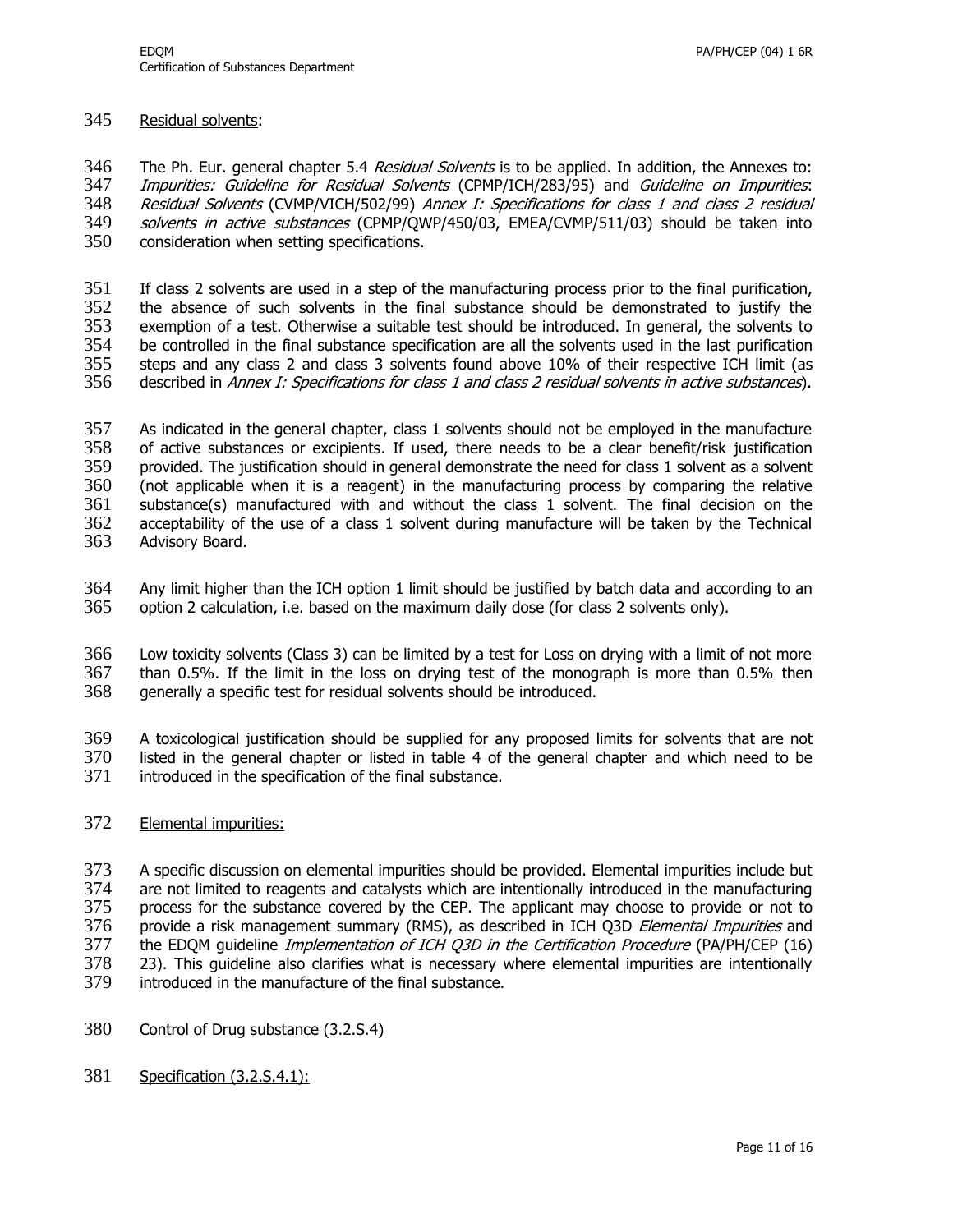382 The specification should be in accordance with the current general and specific European 383 Pharmacopoeia monographs. Where the monograph has been shown not suitable to control the 384 quality of the substance and in particular the related substances, then additional analytical 385 methods should be identified. Any additional tests to those of the monograph shall be justified. methods should be identified. Any additional tests to those of the monograph shall be justified.

386 Where the monograph includes a Production section the requirements of this section should be 387 respected in the application. For chemical or analytical production requirements the applicant 387 respected in the application. For chemical or analytical production requirements the applicant 388 should provide discussion and appropriate method/data to allow for evaluation. If the should provide discussion and appropriate method/data to allow for evaluation. If the 389 requirement is biological in nature this is not evaluated by EDQM and a statement is added to the 390 CEP alerting users to that fact.

- 391 Drug substances that are declared to be sterile must be in compliance with the Ph. Eur. general 392 test 2.6.1 Sterility.
- 393 European Pharmacopoeia monograph under revision:

394 If the monograph is in the process of being revised, the draft monograph may be taken into 395 consideration during evaluation since the current monograph is viewed as insufficient and consideration during evaluation since the current monograph is viewed as insufficient and 396 therefore the manufacturer may also wish to take it into consideration in the application.<br>397 However, application of a revised monograph is not mandatory before the implementation date. However, application of a revised monograph is not mandatory before the implementation date.

398 Analytical procedures (3.2.S.4.2):

399 If test methods other than those described in the Ph. Eur. monograph are used, they must be 400 fully described and validated (see below). They would be appended to the certificate only if 401 shown to be needed as supplementary to those of the monograph (when shown insufficient).

402 Monographs describing a TLC method to control related substances are generally not considered 403 to comply with the requirements of the Ph. Eur. General Monograph 2034, Substances for 404 Pharmaceutical Use and general chapter 5.10 Control of impurities in substances for<br>405 pharmaceutical use and therefore a quantitative method should be proposed by applicants to *pharmaceutical use* and therefore a quantitative method should be proposed by applicants to<br>406 control the related substances liable to be present in the substance, in replacement of the one of control the related substances liable to be present in the substance, in replacement of the one of 407 the Ph. Eur.

408 To facilitate the preparation of the certificate a separate description of any supplementary tests 409 should be presented. should be presented.

410 Validation of analytical procedures (3.2.S.4.3):

 If test methods other than or supplementary to those of the European Pharmacopoeia are used the analytical validation should be supplied. Where the official method of control of related substances is used, and it is declared that only those related substances listed in the 414 transparency statement of the monograph are present in their substance, it should be 415 demonstrated that no other impurities are detected. Typical chromatograms should be presented. demonstrated that no other impurities are detected. Typical chromatograms should be presented. If the applicant uses an in-house method (alternative method) instead of the relevant Ph. Eur. method for quality control of the final substance then the method(s) should be adequately validated and cross validated with reference to the monograph's method(s). At the minimum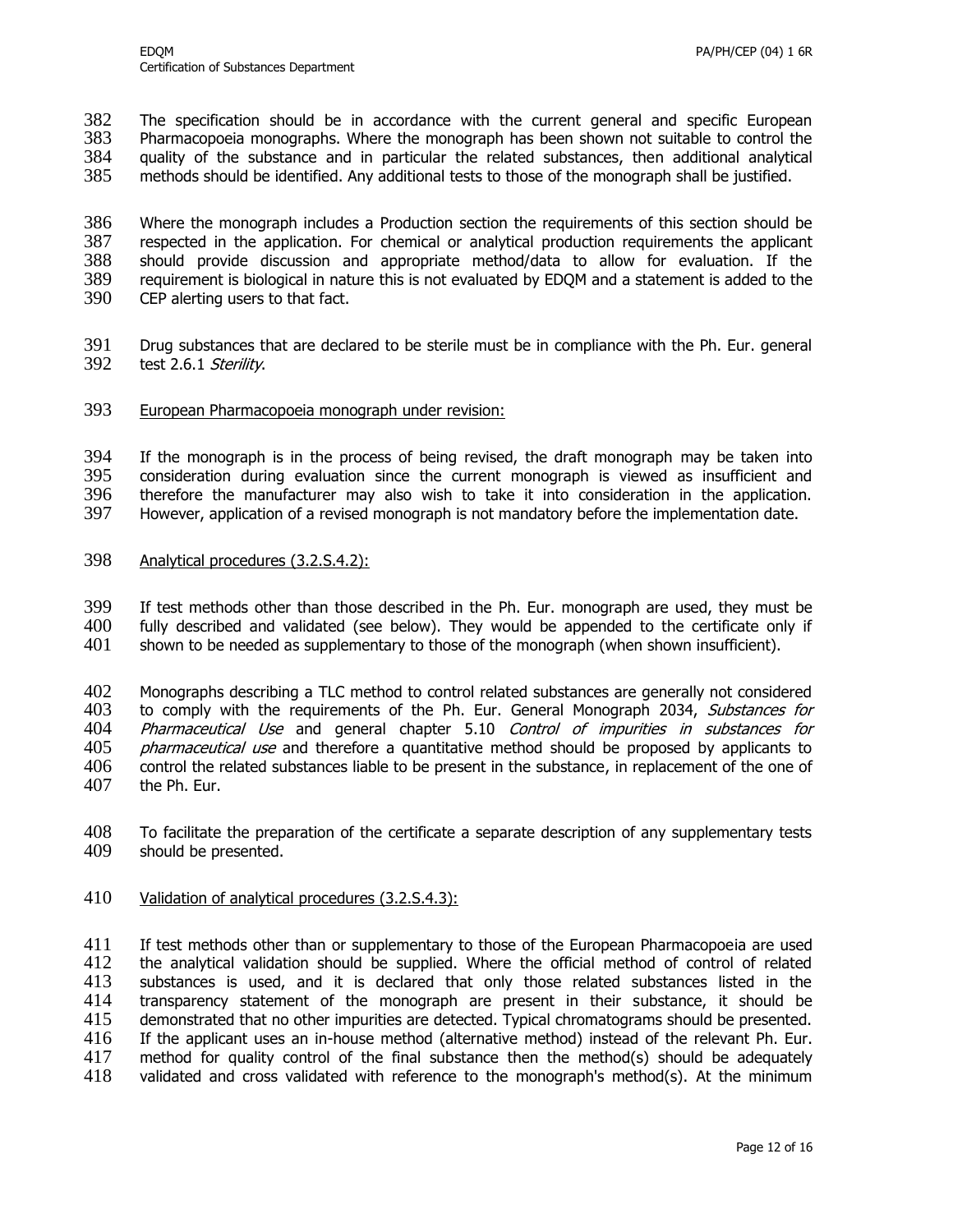419 comparison of three batches is expected with appropriate impurity spiking in situations where the 420 substance is very pure.

421 If a method is exactly as described in the general methods of the European Pharmacopoeia (i.e.<br>422 – general method 2.4.24 for residual solvents) a full validation is not required but the method 422 general method 2.4.24 for residual solvents) a full validation is not required but the method 423 should be described and only applicability to the concerned substance should be demonstrated. 423 should be described and only applicability to the concerned substance should be demonstrated.<br>424 For the determination of residual solvents the method of sample preparation and the used 424 For the determination of residual solvents the method of sample preparation and the used<br>425 system (A or B) should be specified. Methods from a specific monograph of another system (A or B) should be specified. Methods from a specific monograph of another 426 Pharmacopoeia of Ph. Eur. member state do not have to be fully validated (though specificity and 427 level of detection and/or quantification should be calculated). If the method of the specific 428 monograph is used to control additional impurities a minimum validation should be done 429 (specificity and limits of detection and quantification).

#### 430 Batch analyses (3.2.S.4.4):

431 Batch results of full testing of at least three batches should be given and should comply with the 432 monograph. Results below 1.0 % for related substances should be reported with two decimal 432 monograph. Results below 1.0 % for related substances should be reported with two decimal 433 places e.g. 0.25 %. When different sources of starting materials, different grades, methods of 434 manufacture or alternatives or different sites are described in the dossier, the results of analysis<br>435 of the batches shall be provided for each of them. The batch size and the date of manufacture of the batches shall be provided for each of them. The batch size and the date of manufacture 436 and analysis should be given. The results of analysis should be given as actual figures whenever 437 possible instead of statements such as "conforms", "complies" etc.

- 438 The batch size should in general be in accordance with the declared batch size range as specified 439 in the description of the manufacturing process.
- 440 Justification of specification (3.2.S.4.5)

441 It should be stated if supplementary or improved tests, compared to the monograph, are needed.<br>442 Any additional limits or deviations should be justified. The possible need for a revision of the

- 442 Any additional limits or deviations should be justified. The possible need for a revision of the 443 European Pharmacopoeia monograph should be discussed.
- European Pharmacopoeia monograph should be discussed.
- 444 Omission of tests:

445 Where the monograph mentions a test for a named impurity (metal catalyst/reagent/solvent) but 446 which is not used during manufacture, the manufacturer may omit the test in the specification<br>447 which should be made clear in the dossier. If the proposal of the applicant is accepted, a clear which should be made clear in the dossier. If the proposal of the applicant is accepted, a clear 448 statement on this subject will be reported on the CEP. However, the substance should comply 449 with the monograph, if tested.

450 Reference standards or materials (3.2.S.5)

451 When in-house standards/working standards, non-official or official standards other than the 452 appropriate Ph. Eur. CRS are employed, they have to be suitably described (in terms of appropriate Ph. Eur. CRS are employed, they have to be suitably described (in terms of 453 identification, purity, assay, etc.) and their establishment has to be demonstrated. If other 454 standards are used instead of their respective Ph. Eur. CRS an appropriate comparison to the Ph. 455 Eur. CRS is required (e.g. IR spectra).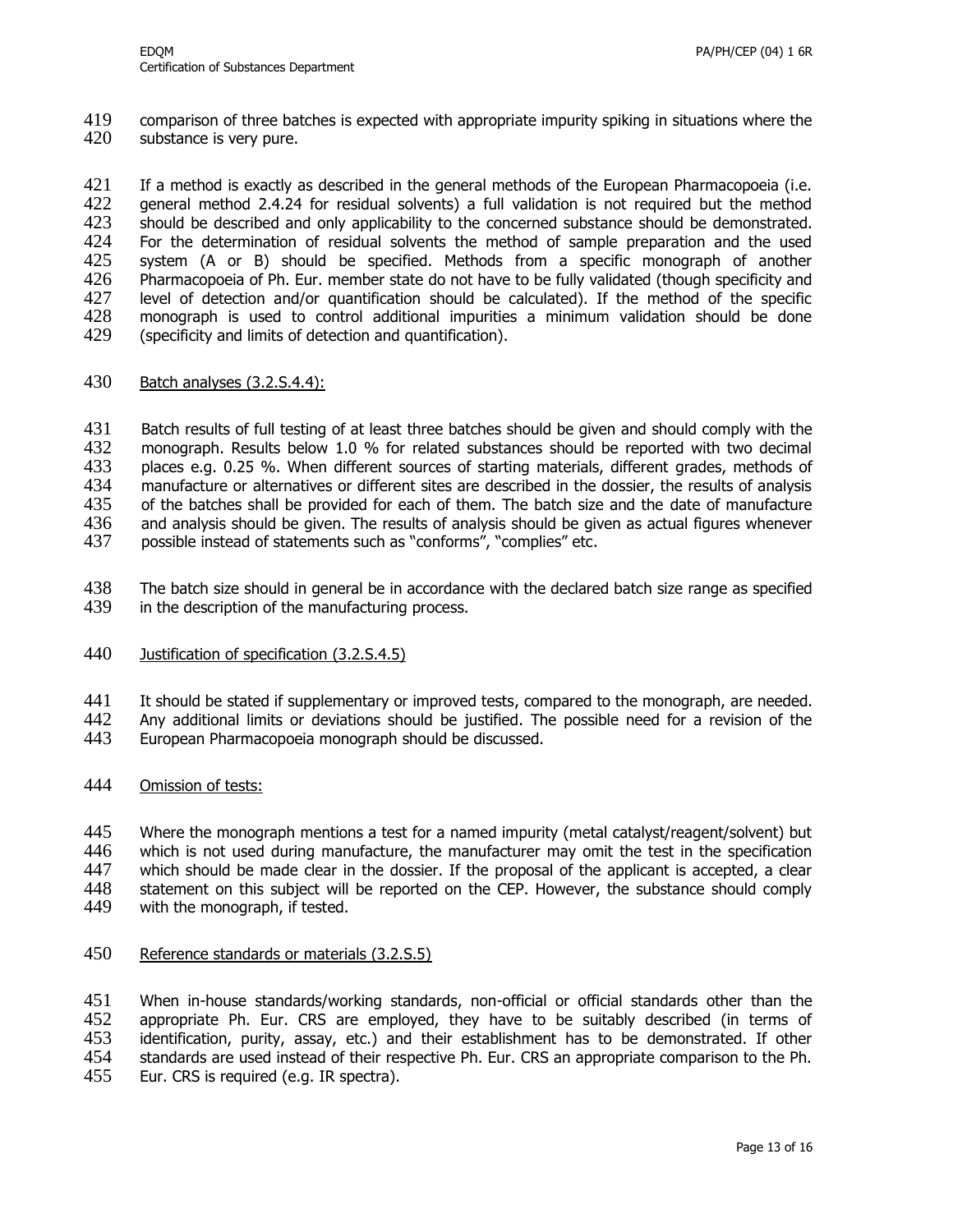#### 456 Container-closure system (3.2.S.6)

457 The container-closure system should be described (primary and secondary packaging) and the 458 specification (including description and identification (e.g. IR)) should be supplied. Where 459 relevant, conformity to the relevant Ph. Eur. monographs and the EU note for quidance *Plastic* 459 relevant, conformity to the relevant Ph. Eur. monographs and the EU note for guidance *Plastic* 460 Primary Packaging Materials (CPMP/QWP/4359/03 and EMEA/CVMP/205/04), should be shown. It 460 Primary Packaging Materials (CPMP/QWP/4359/03 and EMEA/CVMP/205/04), should be shown. It 461 is expected that declarations of compliance to current EU regulations on plastic materials and 461 is expected that declarations of compliance to current EU regulations on plastic materials and 462 articles intended to come into contact with food (10/2011 and subsequent amendments) are articles intended to come into contact with food (10/2011 and subsequent amendments) are 463 provided for primary packaging materials.

 For non-plastic container-closure systems, their suitability should be discussed with respect to choice of materials, protection from light and/or moisture, compatibility with the substance and/or any safety aspects along with reference to stability data that can support the suitability of 467 the proposed container-closure system.

468 Stability (3.2.S.7)

469 As stated in the EU note for quidance *Stability testing of existing active substances and related* 470 finished products (CPMP/QWP/122/02 and - EMEA/CVMP/846/99), for final substances described 471 in an official European Pharmacopoeia monograph which covers the degradation products, results<br>472 from formal stability studies are not necessarily reguired. However, when a retest period is from formal stability studies are not necessarily required. However, when a retest period is 473 requested to be mentioned on the certificate (which is encouraged and it should be made clear 474 on the application form) it should be determined in accordance with the EU note for quidance 475 Stability testing of existing active substances and related finished products (CPMP/QWP/122/02 476 and - EMEA/CVMP/846/99) and the Annexes: *Declaration of Storage Conditions for Medicinal* 477 Products Particulars and Active Substances (CPMP/QWP/609/96) and Declaration of Storage 478 Conditions: In the product information of pharmaceutical veterinary medicinal products and for<br>479 active substances (EMEA/CVMP/422/99). Results from long term and accelerated stability studies active substances (EMEA/CVMP/422/99). Results from long term and accelerated stability studies 480 justifying the requested retest period and in accordance with the note for guidance shall be 481 supplied. supplied.

482 The information and recommendations given under the heading "Storage" in the Ph. Eur.<br>483 monograph does not constitute a requirement and are given for information (see Ph. Eur. monograph does not constitute a requirement and are given for information (see Ph. Eur. 484 General Notices). For storage conditions such as "store between 2-8°C" it is not sufficient to reference the statements mentioned in a specific monograph. The applicant should therefore justify the proposed storage conditions by submitting stability data, and precautionary storage conditions are not taken into account. If no request to mention a retest period on the certificate is made, stability data, which should be summarised, may still be submitted, in particular to support the discussion on impurities.

490 Post-approval Stability Protocol and Stability Commitment (3.2.S.7.2);

491 A re-test period may be attributed based on extrapolation proposed by the applicant under the 492 conditions described in the EU Note for quidance *Stability testing of existing active substances* 492 conditions described in the EU Note for guidance *Stability testing of existing active substances*<br>493 and related finished products (CPMP/OWP/122/02 and EMEA/CVMP/846/99) and *Evaluation of* 493 and related finished products (CPMP/QWP/122/02 and EMEA/CVMP/846/99) and Evaluation of 494 ASS 404 also 449<br>494 Stability Data (CPMP/ICH/420/02 and EMA/CVMP/VICH/858875/2011). In this case, and also Stability Data (CPMP/ICH/420/02 and EMA/CVMP/VICH/858875/2011). In this case, and also 495 when the retest period has been based on data obtained on pilot batches, the manufacturer will 496 be asked to supply the complementary and/or additional stability data when available.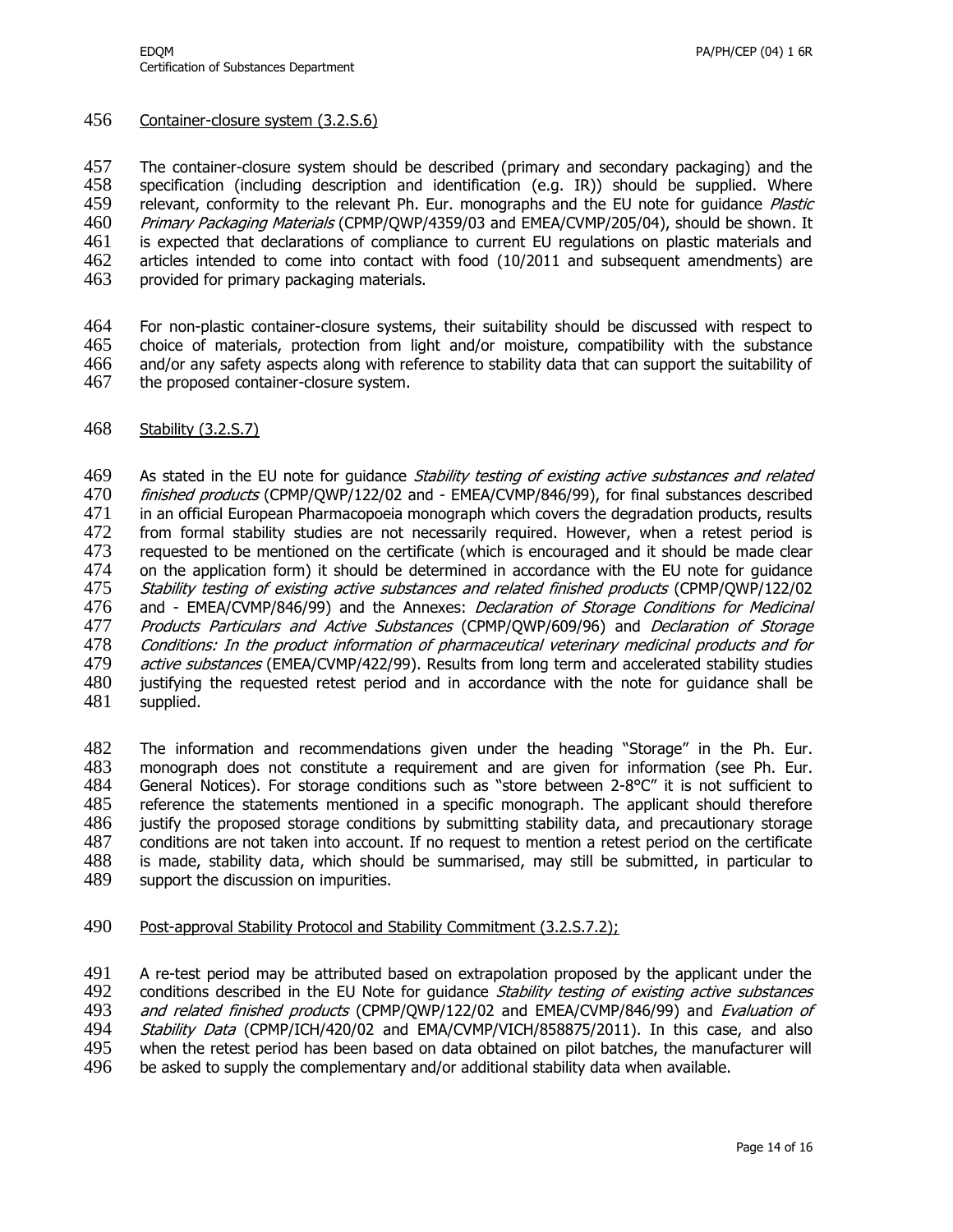## **References**

List of referenced policy papers and guidelines

| <b>EDQM Guidelines</b> | <b>Title</b>                                               |
|------------------------|------------------------------------------------------------|
| PA/PH/CEP (09) 108     | Guidance for electronic and paper submissions for          |
|                        | Certificates of Suitability (CEP) applications.            |
| PA/PH/CEP (06) 2       | Content of the dossier for substances for TSE risk         |
|                        | assessment.                                                |
| PA/PH/CEP (16) 70      | API-mix (or mixtures) and CEPs.                            |
| PA/PH/CEP (14) 06      | Use of a CEP to describe a material used in an             |
|                        | application for another CEP.                               |
| PA/PH/CEP/T (06) 13    | Certificates of suitability for sterile active substances. |
| PA/PH/CEP (08) 60      | Clarification on the acceptability of CEP applications for |
|                        | sterile grade material.                                    |
| PA/PH/CEP (16) 23      | Implementation of ICH Q3D in the Certification             |
|                        | Procedure.                                                 |

| Ph. Eur. general monographs,<br>general chapters and general<br>tests and methods | Title                                                                               |
|-----------------------------------------------------------------------------------|-------------------------------------------------------------------------------------|
| General notices 10000                                                             | General notices                                                                     |
| General monograph 2034                                                            | Substances for Pharmaceutical Use.                                                  |
| General monograph 1483                                                            | Products with risk of transmitting agents of animal<br>spongiform encephalopathies. |
| General monograph 1468                                                            | Products of Fermentation.                                                           |
| General chapter 5.10                                                              | Control of impurities in substances for pharmaceutical<br>use.                      |
| General chapter 5.4                                                               | Residual Solvents.                                                                  |
| General Test 2.6.1                                                                | Sterility                                                                           |
| General Method 2.4.24                                                             | Identification and control of residual solvents                                     |

| <b>EU/ICH Guideline</b>  | <b>Title</b>                                             |
|--------------------------|----------------------------------------------------------|
| CPMP/ICH/2887/99         | ICH M4: The common technical document.                   |
|                          | (CTD) for the registration of pharmaceuticals for human  |
|                          | use - Organisation of CTD                                |
| EMA/CHMP/ICH/425213/2011 | ICH guideline Q11 on development and manufacture of      |
|                          | drug substances (chemical entities and biotechnological/ |
|                          | biological entities).                                    |
| EMA/CHMP/ICH/167068/04   | ICH quideline Q8 Pharmaceutical development.             |
| EMA/454576/2016          | Chemistry of active substances (chemistry of new active  |
|                          | substances)                                              |
| Eudralex                 | Vol. 4 of the Rules Governing Medicinal Products in EU   |
|                          | (e.g. Annex 1 Sterile Medicinal Products).               |
| CHMP/QWP/297/97          | Summary of requirements for active substances in the     |
|                          | quality part of the dossier                              |
| EMA/CHMP/ICH/24235/2006  | ICH guideline Q9 on quality risk management.             |
| EMA/CHMP/ICH/214732/2007 | ICH guideline Q10 on pharmaceutical quality system.      |
| Eudralex                 | Vol. 2B. Notice to applicants and regulatory guidelines  |
|                          | medicinal products for human use, Presentation and       |